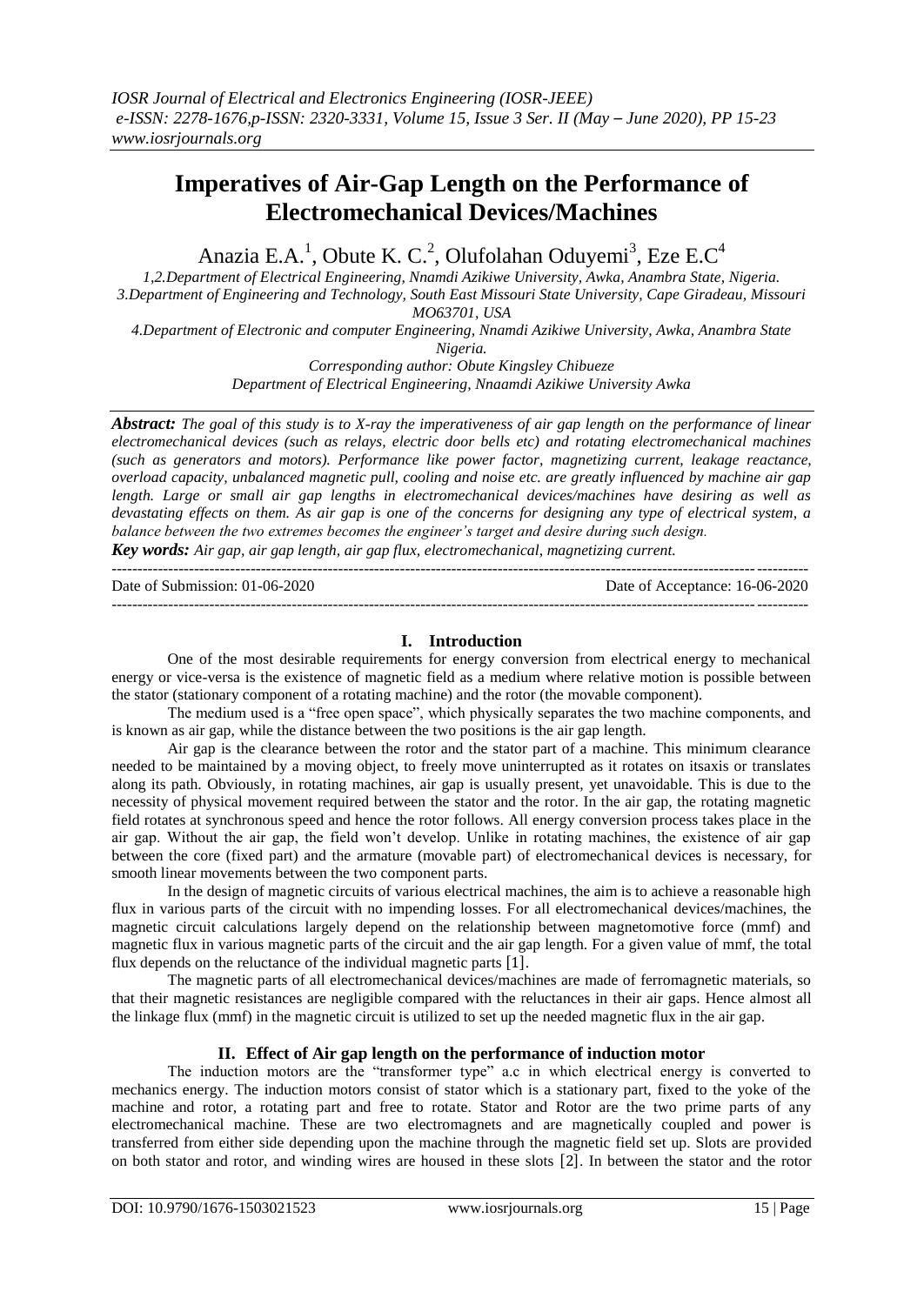arrangement is a clearance (air gap), whose length determines principally its performance. Performance like harmonic torque, power factor, magnetizing and no load current etc. are affected by the length of air gap.



**FIG. 1:** The Induction Motor showing air gap [3]

The merits and demerits of providing a larger air gap in induction motor include;

#### **Merits**

- i. Better overload capacity of the motor
- ii. Reduction in noise, as zig-zag leakage flux is reduced
- iii. Reduction in unbalanced magnetic pull and tooth pulsation losses
- iv. Improved cooling, due to increased distance between cylindrical surfaces of stator and rotor

## **Demerits**

i. Increased magnetizing current-The amount of magnetizing current drawn by the rotor depends on the length of air gap, hence, total ampere turns (mmf) required to overcome the reluctance of air gap is directly proportional to the length of air gap.

ii. Reduced power factor- The operating power factor is lesser for motors which draw higher magnetizing currents. This poor power factor causes flow of more reactive current from the mains into the motor, thus increasing the loss in the cable.

iii. As the e.m.f induced in the rotor is by mutual induction, if the air gap is increased, the leakage flux will be more and the mutual flux gets reduced, thereby reducing rotor E.m.f, current and torque.

Based on the fore-going, the induction motor should be designed for as small an air gap as mechanically possible, yet large enough to prevent contact between the two (stator and rotor) despite manufacturing tolerances on their dimensions, or movement resulting mechanical deflection and looseness in supporting bearings [4]. The shaft is made short and stiff in order that the rotor may not have any significant deflection as even as small deflection would create large irregularities in the air gap which would lead to production of an imbalance magnetic pull.

Some design guides exist for selecting the air gap dimension necessary to suit any induction motor. The higher the motor speed, the larger the gap length. A common empirical calculation involves rotor peripheral speed, core stack length and rotor diameter. Relations for calculating the length of air gap  $(l<sub>s</sub>)$  for induction motor include;

| i.   | $l_g = 0.2 + 2\sqrt{DL}$ mm                    |    |  |
|------|------------------------------------------------|----|--|
| ii.  | $l_g = 0.125+0.35D+0.015\omega_a$ mm           |    |  |
| iii. | $l_g = 0.2 + D$ mm                             |    |  |
| iv.  | $l_g = 1.6\sqrt{D} - 0.25$<br>(4)<br>mm        |    |  |
| V.   | $0.007 D_r$<br>mm<br>$\mathbf{I}$ $\mathbf{g}$ |    |  |
| vi.  | $D-D_r$<br>mm                                  | 66 |  |

Where D = Internal diameter of stator (stator bore) in meter, L = Gross length of stator in meter,  $D_r$  = Rotor external diameter in meter,  $\omega_a$  = Peripheral speed in meter per second, P = Pole pairs. [5]

It is worthy to note that equation 6 is the mathematical definition of length of air gap of most rotating machines.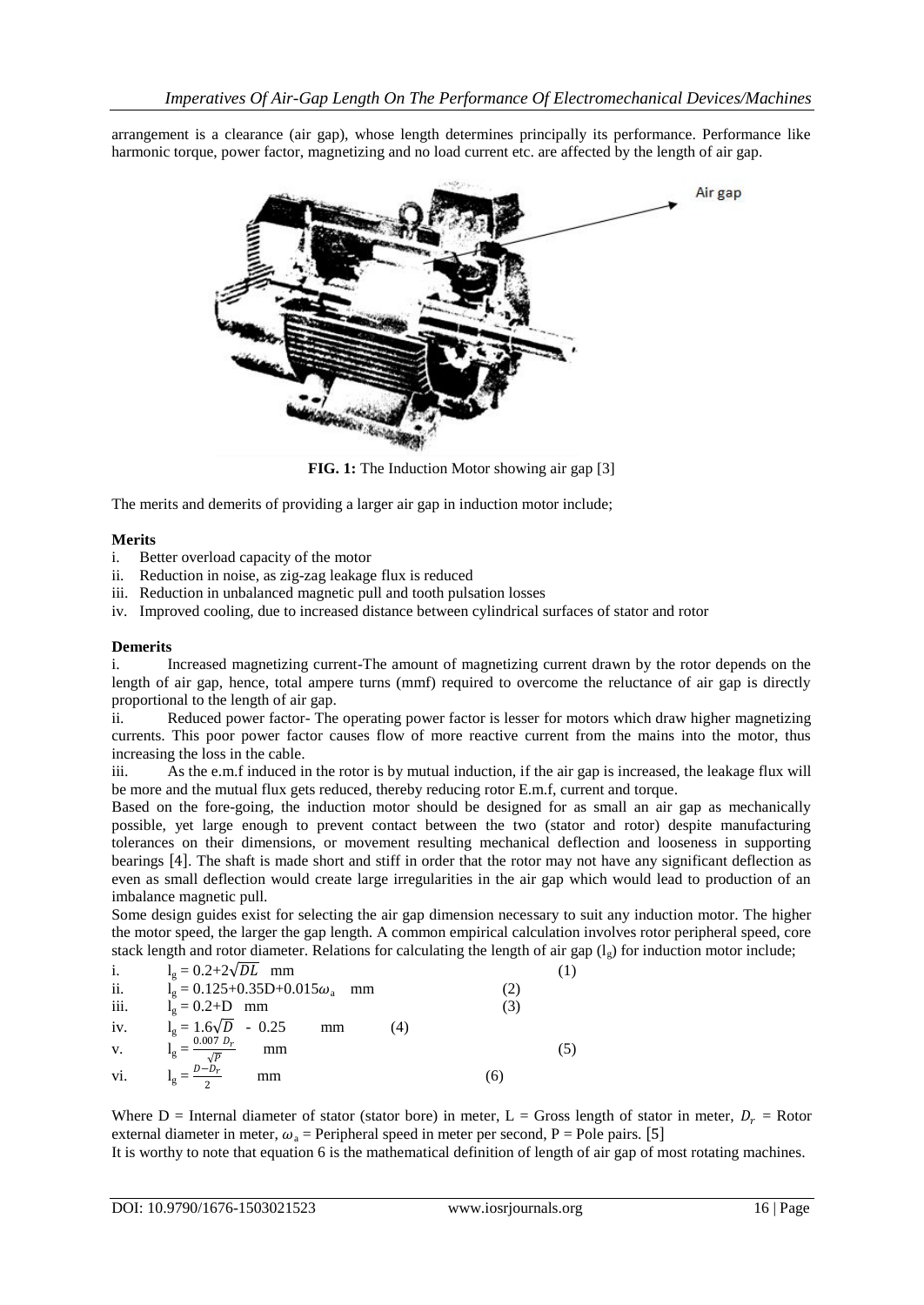## **III. Effect Of Air Gap Length On The Performance Of Synchronous Machines**

Just as a great majority of all asynchronous machines are a.c motors (induction motors), so also, a vast majority of all synchronous machines are a.c. generators (alternators). Both synchronous and asynchronous machines can operate reversibly.

An alternator is an a.c. machine which converts mechanical energy into electrical energy, that is, it produces alternating current which changes in value and in direction periodically. The alternators are designed with stationary armature (stator) and rotating field magnet (rotor). The armature which is an iron ring of laminations having slots in its inner sides to hold the conductors is called the stator, while the field system which is revolved between the armature rings is called the rotor. Similar to induction motor, inbetween the stationary armature (stator) and the rotating field magnet (rotor) is a clearance (air gap) whose length greatly influences its performance.





The merits and demerits of providing a larger air gap in synchronous machines are; **Merits**

i. A large air gap offers a large reluctance to the path of flux produced by the armature mmf and thus reduces the effect of armature reaction.

ii. It brings about higher synchronizing power which makes the machine less sensitive to load variation, better cooling at the gap surfaces, reduction in the noise level and smaller unbalanced pull.

#### **Demerits**

With the increase in lengths of air gap;

i. A larger value of field mmf is required

- ii. Bigger size of the machine, with a larger diameter of the stator may be involved
- iii. There will be increased magnetic leakage
- iv. Greater weight of copper in the field winding will be involved
- v. There will be increase in the overall cost of the machine

The relations for calculating the length of air gap  $(l_g)$  in synchronous machine include;

| $l_{\rm g}$     | $=$ | AT <sub>a</sub><br>$0.796B_gK_gx$ 10 <sup>6</sup>    |      |
|-----------------|-----|------------------------------------------------------|------|
| $AT_{\sigma}$   | $=$ | $(0.7 \text{ to } 0.75) \text{ AT}_{\text{fo}}$<br>۰ | (8)  |
| $AT_{fo}$       | $=$ | $SCR \times AT_a$                                    | (9)  |
| AT <sub>a</sub> | $=$ | $1.3T_{ph}I_{phK_W}$                                 | (10) |

Where, P = Pair of poles,  $AT_g$ = Air gap ampere-turns,  $AT_{fo}$ = No load field ampere turns per pole,  $AT_a$ = Armature ampere turns per pole,  $SCR = Short Circuit Ratio$ ,  $k_w = Stator winding factor$ ,  $T_{ph} = turns per phase$ ,  $I_{ph}$  = Full load current per phase,  $K_g$  = Air gap coefficient,  $B_g$  = Air gap flux density.

Air gap coefficient  $(K_g)$  can be assumed varying from 1.12 to 1.18. SCR for turbo generator may be assumed varying from 0.7 to 1.1, SCR for salient pole alternators may be assumed varying from  $0.9 - 1.3$  [1]

For salient pole machines of normal construction and having open type slots,

 $l_g$  = (0.01 to 0.15) Pp (11)

For Turbo- alternators, with massive rotors,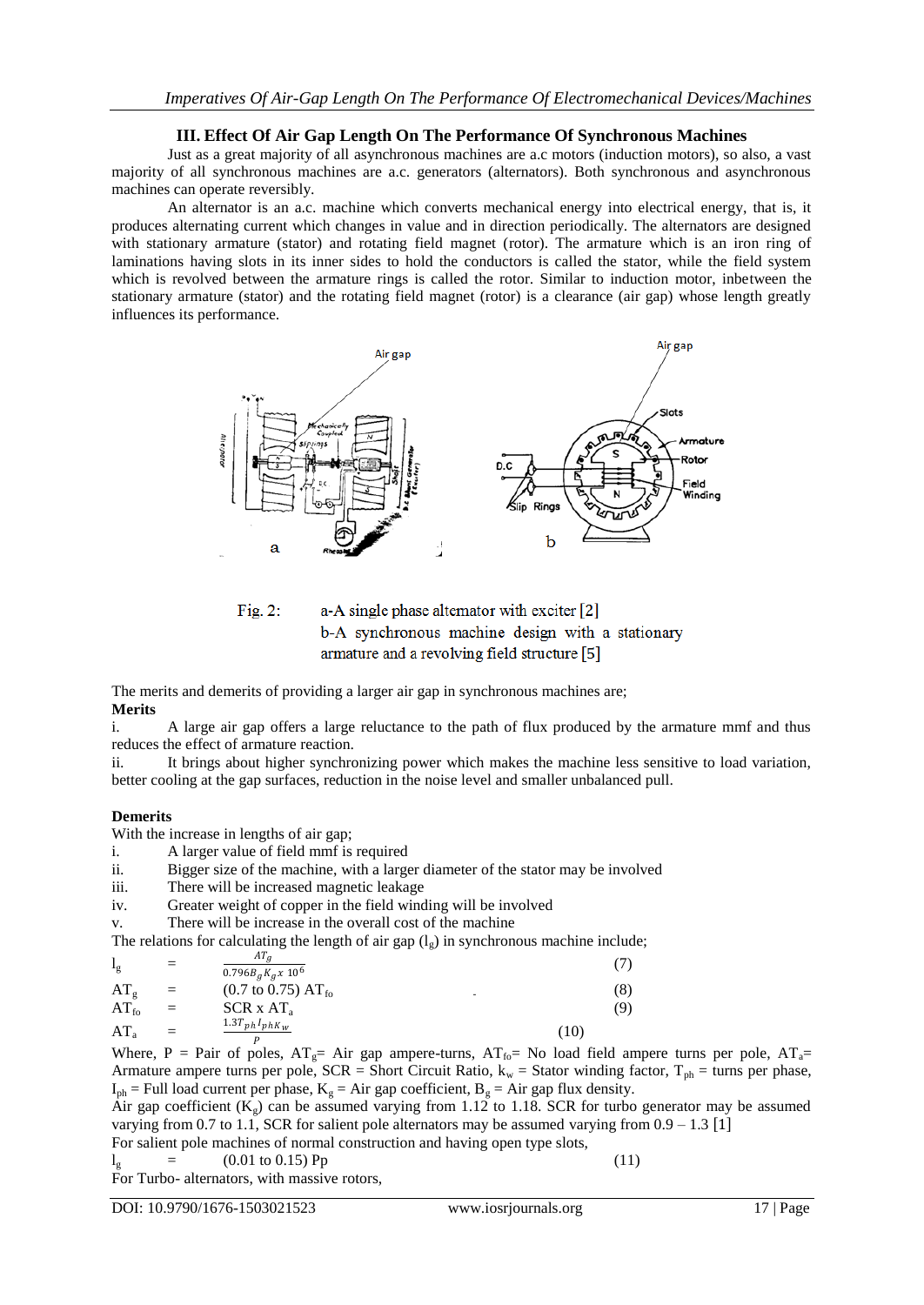$l_g$  = (0.02 to 0.025) Pp (12) For synchronous motors designed with maximum output 1.5 times rated output;<br> $I_{\alpha}$  = 0.02Pp  $l_g$  = 0.02Pp (13) where  $Pp =$  pole pitch

#### **IV. Effect Of Air Gap Length On The Performance Of Direct Current (D.C) Machines**

Direct current machines are the d.c. generators and d.c. motors. They convert mechanical power into electrical power and vice versa of d.c. nature. Their operations are reversible, meaning that the same d.c. machine can work as a generator or as a motor with their satisfactory performance in both the mode of operation.

Direct current machine consists of two major parts Viz, (i) Armature (ii) field system. The arrangement of fundamental parts of a d.c. machine is similar to the one used for synchronous machine, only that the armature winding is placed on the rotor and the field system is housed in the stationary stator. The stationary (field system) and the rotating (Armature) elements of the machine are separated from each other by air gap, which forms the most critical region of the machine for deciding its performance.



Fig.3: a-A Pictorial representation of D.C machine [3] b-Schematic representation of a d.c. machine [6]

A commutator, consisting of a large number of commutator segments, properly insulated from each other, with the purpose of converting a.c wave in the armature winding into a d.c. wave at the output terminals in case of d.c. generator, where as in case of d.c. motor, it inverts the d.c. input wave to an a.c. wave in the armature winding  $[4]$ .

Owing to the influence of air gap length on the machine performance, proper selection of air gap length is governed by the following factors;

- i. Cooling: Machines designed with large value of air gap lengths have better ventilation.
- ii. Noise: The operation of machines with large air gap length is comparatively quiet.
- iii. Armature reaction: The effect of armature reaction is reduced in machines with large air gap lengths.

iv. Bearing and shaft deflection is lesser in machines with large air gap lengths

v. The unbalanced magnetic pull is lesser in machines with large air gap lengths

It can be inferred from the fore-going that larger air gap length is better for smooth D.C machine operation, but will lead to more ampere turns needed to overcome the reluctance of the gap, which directly means more copper in the field winding, increase field copper losses and an overall increase in the cost of the machine. Owing to the above facts, the length of the machine air gap must be so chosen that the main field is sufficiently stiff, so that armature reaction may not distort the field to an undesirable extent. The length of the air gap for d.c. machine can be calculated, based on the values of full load ampere turns per pole  $(AT_f)$ , field ampere turns per pole  $(AT<sub>i</sub>)$  and full load armature ampere turns per pole  $(AT<sub>a</sub>)$  required for the iron parts of the magnetic circuit.

That is, the field ampere turns per pole  $(AT_{fo})$  on no load is given by;

 $AT_{fo} = AT_f$  – Field ampere turns per pole  $(AT_{fc})$  to compensate armature reaction on full load. (14)

But the field ampere turns per pole to compensate the armature reaction on load may be assumed from 15% to 20% of the full load armature ampere turns  $(AT_a)$ 

$$
\Rightarrow \quad AT_{fc} = (0.15 \text{ to } 0.2) \text{ AT}_{a}
$$
\n
$$
\therefore \text{Equation 14 becomes;}
$$
\n
$$
\Rightarrow \quad AT_{f0} = AT_{f} \cdot AT_{fc}
$$
\n(15)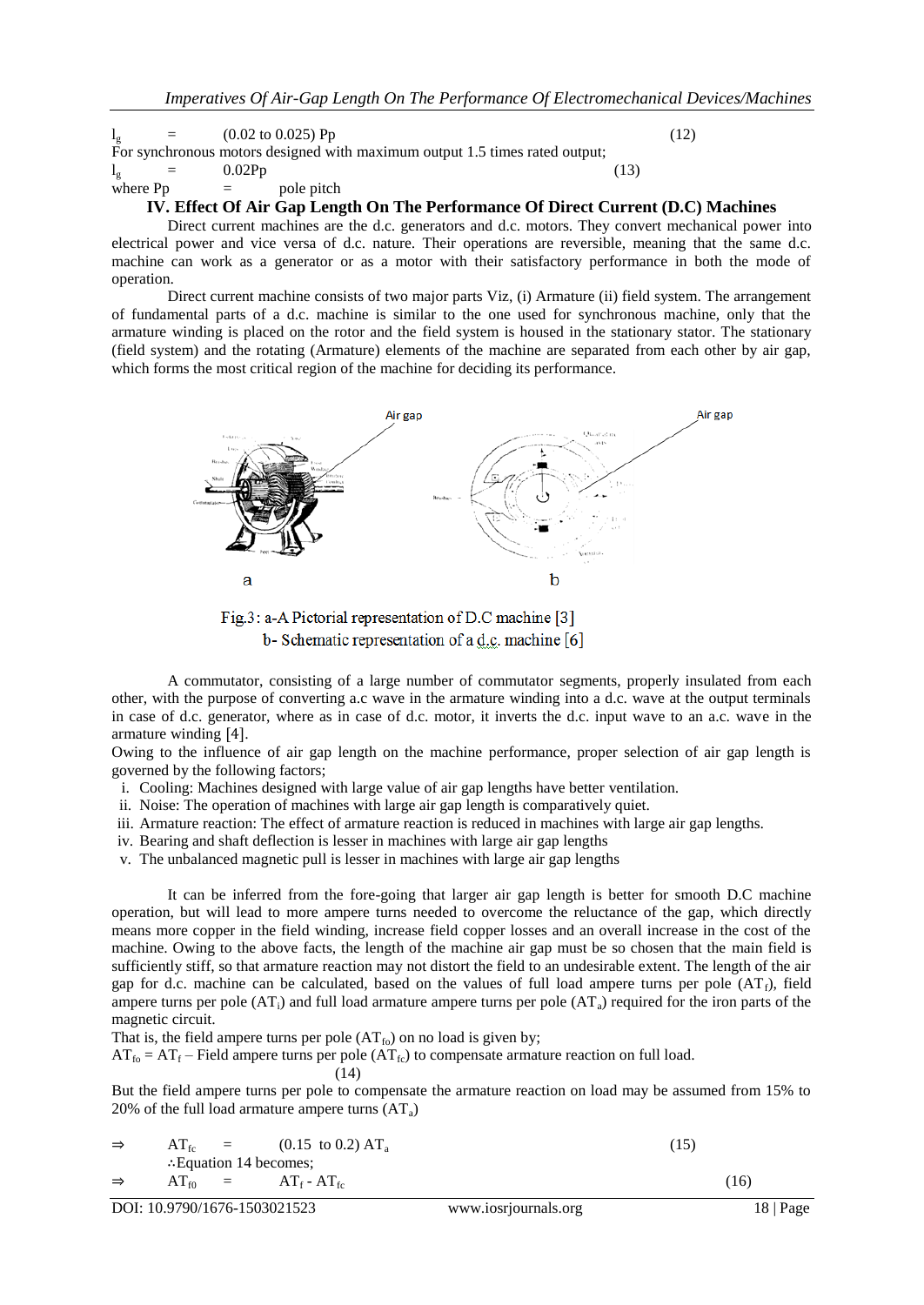(20)

The field ampere turns per pole required for the air gap  $(AT_{g})$  from the field ampere turns per pole on no load  $(AT<sub>fo</sub>)$  and the field ampere turns per pole  $(AT<sub>i</sub>)$  needed by all the iron parts of the magnetic circuit is given by;  $AT_g$  =  $AT_{fo} - AT_i$  (17)

But  $AT_g$  needed to overcome the machine magnetic resistance (reluctance) is estimated 65% to 70% of  $AT_{f_0}$ . The effective gap area per pole  $(E_{\text{ga}})$  =  $K_f P_p L$  (18) The maximum flux density in the air gap  $(B_g) = \frac{\phi}{E}$ (19)

 $E_{ga}$ For D.C machine, suitable value of air gap coefficient  $(C_{ag})$  varies from 1.15 to 1.18.

The field ampere turns for the gap per meter of gap length  $\left(\frac{AT_g}{l_g}\right)$  is given by;

$$
\frac{AT_g}{l_g} = 0.796 B_g C_{ag} \times 10^6
$$
  
From equation 20,

Length of air gap ( $l_g$ ) =  $\frac{AT_g}{0.796 B_g C_{ag} \times 10^6}$  metre

$$
-\frac{\left[AT_{f-(0.15\ to\ 0.2)AT_{a}-AT_{i}}\right]-k_{f}P_{p}L}{0.769\ \text{#G}_{ag}\times 10^{6}}
$$
 metre (21)

Where  $P_p$  = Machine pole pitch,  $\phi$  = Magnetic flux per pole, L = Armature gross length,  $K_f$  = Gap contraction factor (normally assured 1.15).

From the fore-going, it could be observed that in synchronous and d.c. machines, two separate fields interact in the air gap. The a.c. field created by the armature, which is stationary in synchronous machine but rotating in d.c machine, distorts that supplied by the d.c. field, thereby reducing its effectiveness and degrading machine performance. Increasing the air gap reduces the effect of armature reaction. Hence, during designs, these two machines usually have air gap lengths several times larger than those in induction machines.

## **V. Effect Of Air-Gap Length On The Performance Of Linear Electromechanical Devices (Relays, Electric Door Bell Etc)**

Unlike the rotating motions obtainable in rotating machines, translatory (linear) motion is obtainable in most electromechanical devices, such as relays, electric door bells etc. Here the essential parts of the devices include; i. The fixed part

ii. The movable part (Armature)

Both the fixed part and the movable part form the magnetic core of the system. Inbetween the fixed and the movable part is the air gap with a gap length. The air gap is the non-magnetic part of the magnetic circuit that connects serially and magnetically all other parts in the system to make the flux flow through the gap. The air gap in the system means a magnetic resistance, whose reluctance is proportional to its length and inversely proportional to its cross-sectional area. In relays and other linear electromechanical devices, the air gap is usually an integral part, as it facilitates the movement between the fixed parts (winding and magnetic core) and the active (movable) part (armature), which mechanically drives the main electrical contacts to be connected or disconnected. In the process of electro-mechanical energy conversion in linear system, the air gap plays a vital role, because the stored energy is maximum in the gap.



a-The electromechanical door bell [7] Fig  $4$ : b-The magnetic cores of the electromechanical doorbell with dimensions (in metres)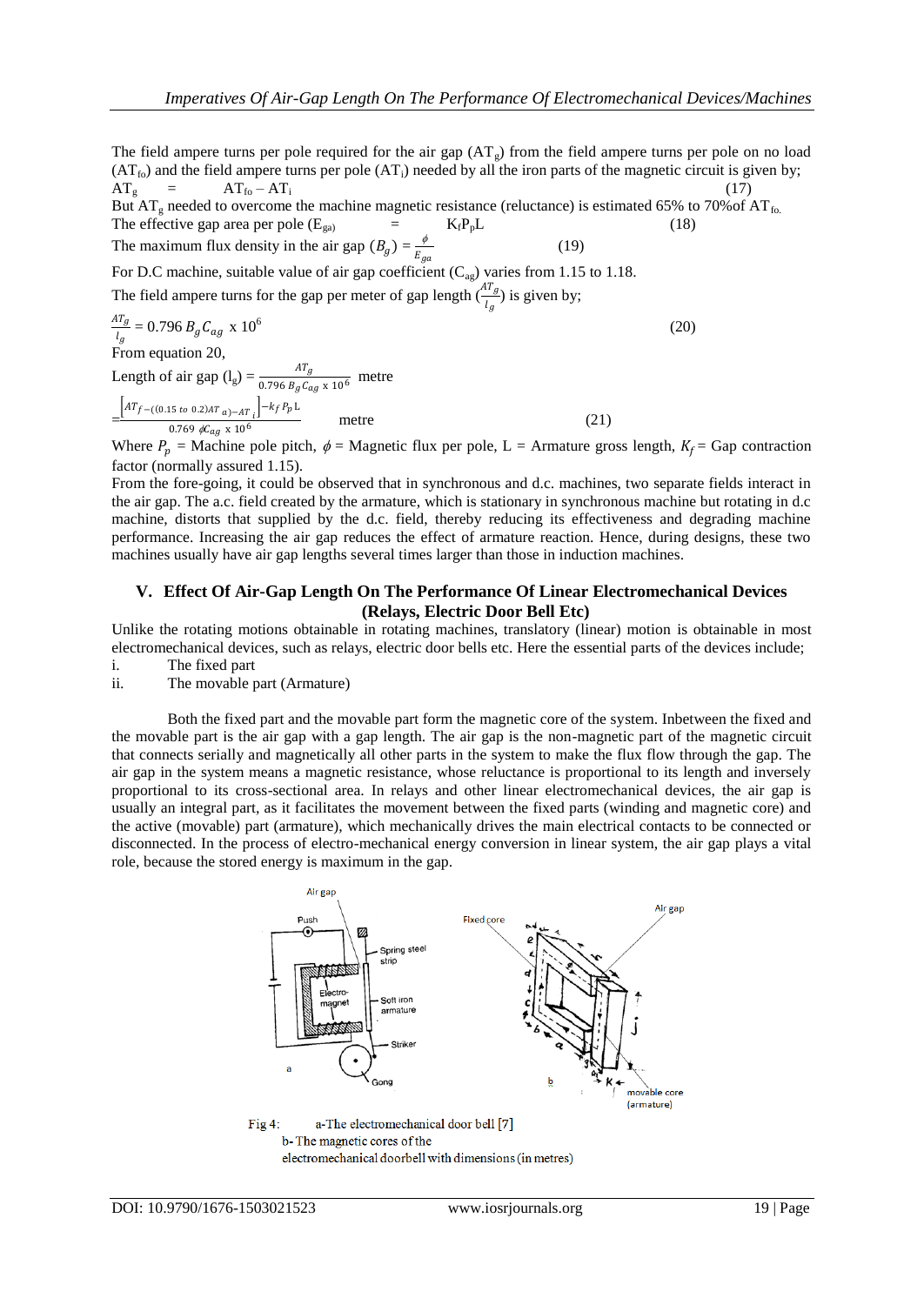The influence of the air gap length on the performanceof the device can be illustrated as shown below; Consider a singly, excited magnetic system shown in fig4a above. It is an electrochemical device with magnetic system of an attracted soft iron armature. Here a coil of N turns wound on the magnetic core forming the electromagnet is connected to an electric source (d.c. source).

Let us suppose that the armature is held stationary at some air gap and the current is increased from zero to some value i. Amperes as a result, magnetic flux  $(\phi)$  will be established in the magnetic system [8] Total flux linkage  $2-Nd$ 

Total flux linkage 
$$
\lambda = N\phi
$$
 (22)  
Induced e.m.f,  $=\frac{Nd\phi}{dt} = \frac{d}{dt}(N\phi) = \frac{d\lambda}{dt}$  (23)

For the coupling device to absorb energy from the electric circuit, the coupling field must produce a reaction in the circuit. This reaction is the electromotive force e.m.f (e) produced by the magnetic field. The incremental electrical energy  $(dW_{elect})$  due to the flow of current (i) in time dt is;

 $dW_{\text{elect}} = \text{eidt}$  (24)

The energy balance equation in differential form is;

$$
dW_{\text{elect}} = dW_{\text{mech}} + dW_{\text{fe}} \tag{25}
$$

So for the armature is assumed stationary; there is no mechanical output.

Hence,  $dW_{mech} = 0$ ; meaning that all the incremental electrical input energy is stored as incremental field energy  $(dW_{fe})$ 

 $\Rightarrow$  dW<sub>elect</sub> = dW<sub>fe</sub> = eidt (26) Putting equ.23 into equ. 26 we have;  $dW_{fe} = \frac{d\lambda i dt}{dt}$  $\frac{d\mathcal{L}}{dt} = id\lambda = \text{N}id\phi$  (27)  $W_{\text{fe}} = \int_0^{\lambda} id\lambda$  $\int_0^{\lambda} i d\lambda = N \int_0^{\phi} i d\phi$ (28)

0 Interestingly, we can still derive another useful expression for the energy stored in the magnetic field as thus; Assuming l, A, B and H are the length, cross-sectional area, magnetic flux density and magnetic field intensity respectively then;

$$
Ni = Hl
$$
 and  $d\phi = AdB$ 

$$
\therefore \mathbf{W}_{\text{fe}} = \mathbf{N} \int_0^{\phi} i d\phi = \int_0^B H l A dB = \mathbf{A} \mathbf{I} \int_0^B H dB
$$
 (29)

Using the derived equations above, the influence of air gap length (g) on the total mmf and total field energy  $(W_{f_e})$  of the magnetic core material of fig4b of the electric door bell, can be investigated as below; Let the mean length of the flux path be  $l_c$ .

If the magnetic intensity of the magnetic core is  $H_c$ ,

∴ Mmf in the magnetic core (mmf<sub>c</sub>) =  $H<sub>c</sub>l<sub>c</sub>$  $\mathbf{l}_{\rm c}$  (30)

Similarly, magnetic intensity and magnetic flux density in the air gap is  $H<sub>g</sub>$  and  $B<sub>g</sub>$  respectively. ∴ $H<sub>°</sub>$  $B_g$  $\mu_0$  $=\frac{B_g}{1}$  $4\pi x 10^{-7}$ (31)  $\Rightarrow$  Mmf in the air gap (mmf<sub>g</sub>) = H<sub>g</sub> x 2g Ampere-turns/metre (32) ∴Total mmf required =  $H_{clc} + 2gH_g$  (33) Where  $g = air$  gap length as depicted in fig4b. Also field energy density in the magnetic core is given by;

 $WF_{\text{ede}} = \int_0^B H dB$  $\boldsymbol{0}$ 

This energy density is given by the area enclosed between the B-axis and the B-H curve for the magnetic material used.

$$
\Rightarrow \text{WF}_{\text{edc}} = \frac{1}{2} \times \text{B}_{\text{c}} \times \text{H}_{\text{c}} \qquad \text{Joules/metre}^3 \tag{35}
$$

Note:  $B_g = B_c$  as the same magnetic flux ( $\phi$ ) flows through the system. Volume of the core is given by;  $V_c = ((c+d+e) x b x k) + (j x m x k) + (ax c x k) + (a x f x e)$  metre<sup>3</sup> (36) ∴Field energy stored in the core is given by;  $WF_{ec} = WF_{edc}XV_c$  Joules (37) Similarly, field energy density in the air gap is given by;  $W F_{\text{edge}} = \frac{B_g^2}{2H}$  $rac{B_{\tilde{g}}}{2\mu_0}$ Joules/metre<sup>3</sup> (38)

Similarly, volume of air gap  $(V_g) = (g \cdot x \cdot k) + (g \cdot x \cdot \cdot \cdot f)$  metre<sup>3</sup> (39)

NB:  $f = k$ ,  $h = (a+b)$ ,  $j = (c+d+e)$  and all dimensions are in metres.

(34)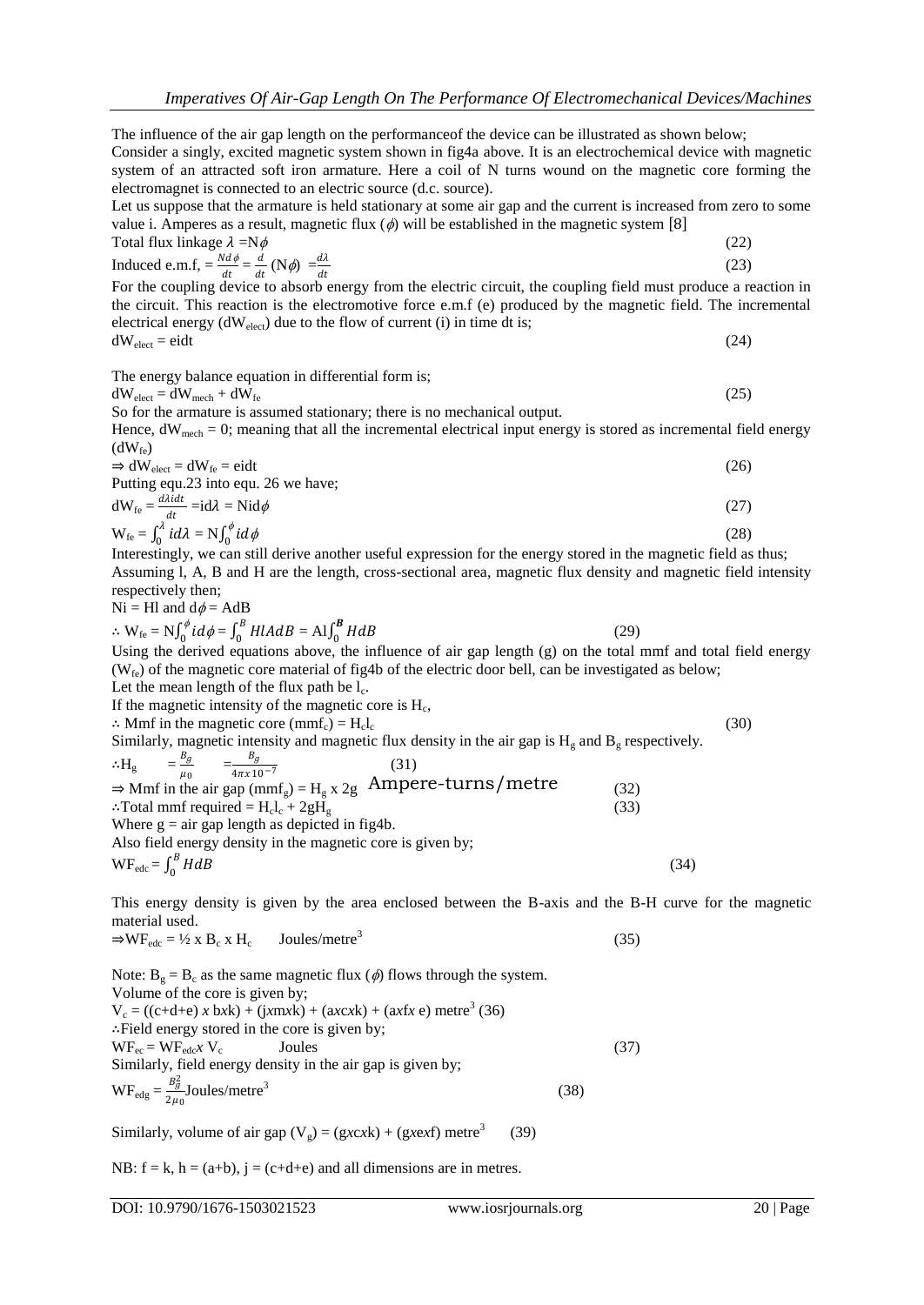| $\therefore$ Field energy stored in the air gap is given by;<br>$WF_{eg} = WF_{edg}$ x $V_g$                | Joules | (40) |
|-------------------------------------------------------------------------------------------------------------|--------|------|
| Total stored field energy in the system is given by;<br>$WF_{\text{ecg}} = WF_{\text{ec}} + WF_{\text{eg}}$ |        | (41) |

If numerical values are assigned to the dimensions of the magnetic system, one will observe that;  $2gH_g$ >> $H_cI_c$  and  $WF_{eg}$ >>  $WF_{ec}$ 

Hence the effect of the air gap on the magnetic core is that most of the field energy is stored in the gap. This is because the reluctance of the air gap is very large as compared to the magnetic core.

## **VI. Graphical Implications Of The Effect Of Air Gap Length On Performance Of Rotating Electrical Machnes**

Tabulation for the variation of air gap lengths on no load (input) current, power factor, torque, efficiency, and rotor flux density of rotating electrical machine, necessary for their plots is shown below.

| Air gap<br>Length $(l_{\rm g})$<br>(mm) | No load input<br>current (io)<br>(A) | Power factor<br>(p.f) | Torque (N-m) | Efficiency $(\varepsilon)$<br>$($ %) | Rotor flux density<br>$(B_r)$ (Tesla) |
|-----------------------------------------|--------------------------------------|-----------------------|--------------|--------------------------------------|---------------------------------------|
| 0.5                                     | 2.9                                  | 0.26                  | 0.072        | 60                                   | 0.6                                   |
| 1.0                                     | 3.0                                  | 0.23                  | 0.068        | 59                                   | 0.52                                  |
| 1.5                                     | 3.05                                 | 0.21                  | 0.065        | 57                                   | .0.51                                 |
| 2.0                                     | 3.10                                 | 0.205                 | 0.06         | 55                                   | 0.48                                  |
| 2.5                                     | 3.20                                 | 0.20                  | 0.055        | 51                                   | 0.475                                 |
| 3.0                                     | 3.25                                 | 0.195                 | 0.052        | 49.5                                 | 0.45                                  |
| 3.5                                     | 3.30                                 | 0.18                  | 0.051        | 49                                   | 0.44                                  |
| 4.0                                     | 3.4                                  | 0.175                 | 0.048        | 48.5                                 | 0.42                                  |

**Table 1:** An extrepolation from [0]



DOI: 10.9790/1676-1503021523 www.iosrjournals.org 21 | Page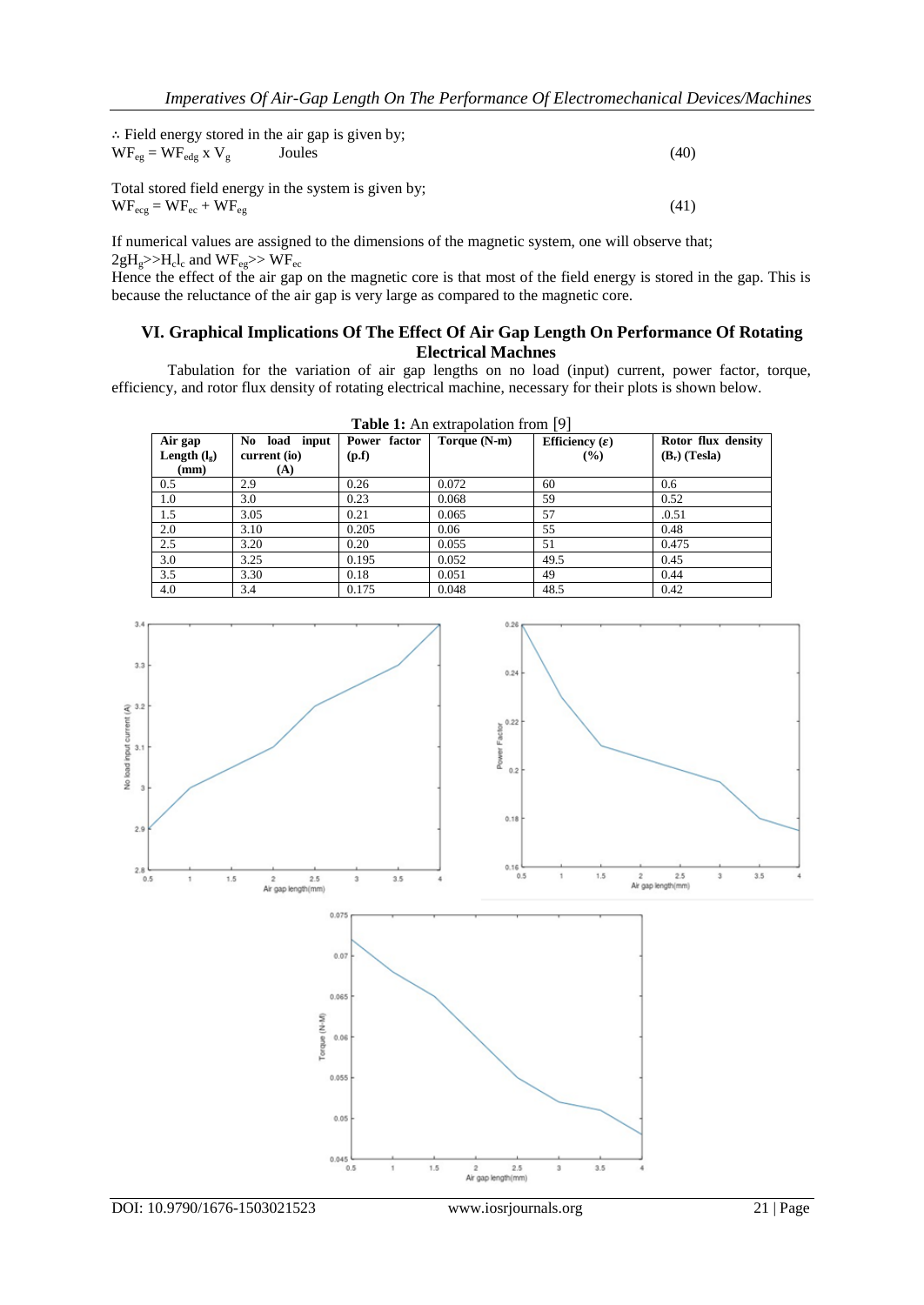

FIG. 5: The graphical representations of the effects of air gap length on the performance parameters of rotating machines

# **VII. Conclusion**

The effect of air gap length on the performance indices of electromechanical devices/machines has been discussed exhaustively.

We have seen how the variations in airgap length affect the machine parameters. Therefore only in machines of high reliability, for mechanical reasons, the air is made larger than the normal size.

#### **References**

- [1]. V.N Mittle, A Mittal (2008) "Design of Electrical machines" Published by N.C Jain for standard publishers distributors, 1708-B, Nai Sarak, Dehli-110006. Reprint Edition 2008.
- [2]. K.B Bhatia (2006) "Practical A.C and D.C motor winding" Published by A.K. Jain for standard publishers distributors 1706-B, Nai Sarak, Delhi-11006. Second Edition
- [3]. B.L Theraja, A.K Theraja (2008) "A textbook of electrical technology" Published by S. Chard and Company (AN ISO 9001: 2000 company), Ram Nagar, New Dehli-110055.
- [4]. Surva Pattanayak (2015) " M.Tech Power systems and Electrical Engineering, Netaji SUbhash Engineering College"
- [5]. A.K Sawhney (2008) "A course in Electrical machine design" Publish by Gagan Kapur for Dhanpat Rai and co. (P) Ltd, 1710, Nai Sarak, Delhi-110006. Sixth Edition.
- [6]. Arthur .E. Fitzgerald et al (2003) "Electric Machinery" Published by McGraw-Hill. 1221 Avenue of the Americas, New York, NY 10020. Sixth Edition
- [7]. John Bird (2010) "Electrical theory and technology" Published by the Boulevard, Lang Ford Lane, Kidlington, Oxford 0X51GB, UK, 30 corporate Drive, suite 400,Burlington, MA 08103 USA. Forth Edition
- [8]. V.K Mehta, Rohit Mehta (2000) "Principles of Electrical Machines" published by S. Chard and Company Ltd. (AN ISO 9001:2000 Company), RAM Nagar, New Dehli-110055.
- [9]. Mohammed Modarres et al (2010) "Effect of Air Gap variation on characteristics of an Axial flux Hysteresis Motor" A Conference paper-February 2010. First power Electronic and Drive system and technologies conference

# **AUTHORS PROFILE**



Engr. Dr. A.E Anazia is the CEO and Principal partner of A&A Global Engineering Ltd, an M & E Company and member of association for consulting Engineering in Nigeria. He is currently an associate professor, a research fellow in power system and machines in Faculty of Engineering, Nnamdi Azikiwe University Awka, Anambra State Nigeria.



Obute Kingsley Chibueze is a seasoned lecturer of the department of Electrical Engineering, Nnamdi Azikiwe University, Awka, Anambra State, Nigeria. He majors in Electrical machines (with specific interest on Electric motors) up to Ph.D level. He has published many Journals and Texts to his credit. He is a registered Electrical Engineer with Coren.